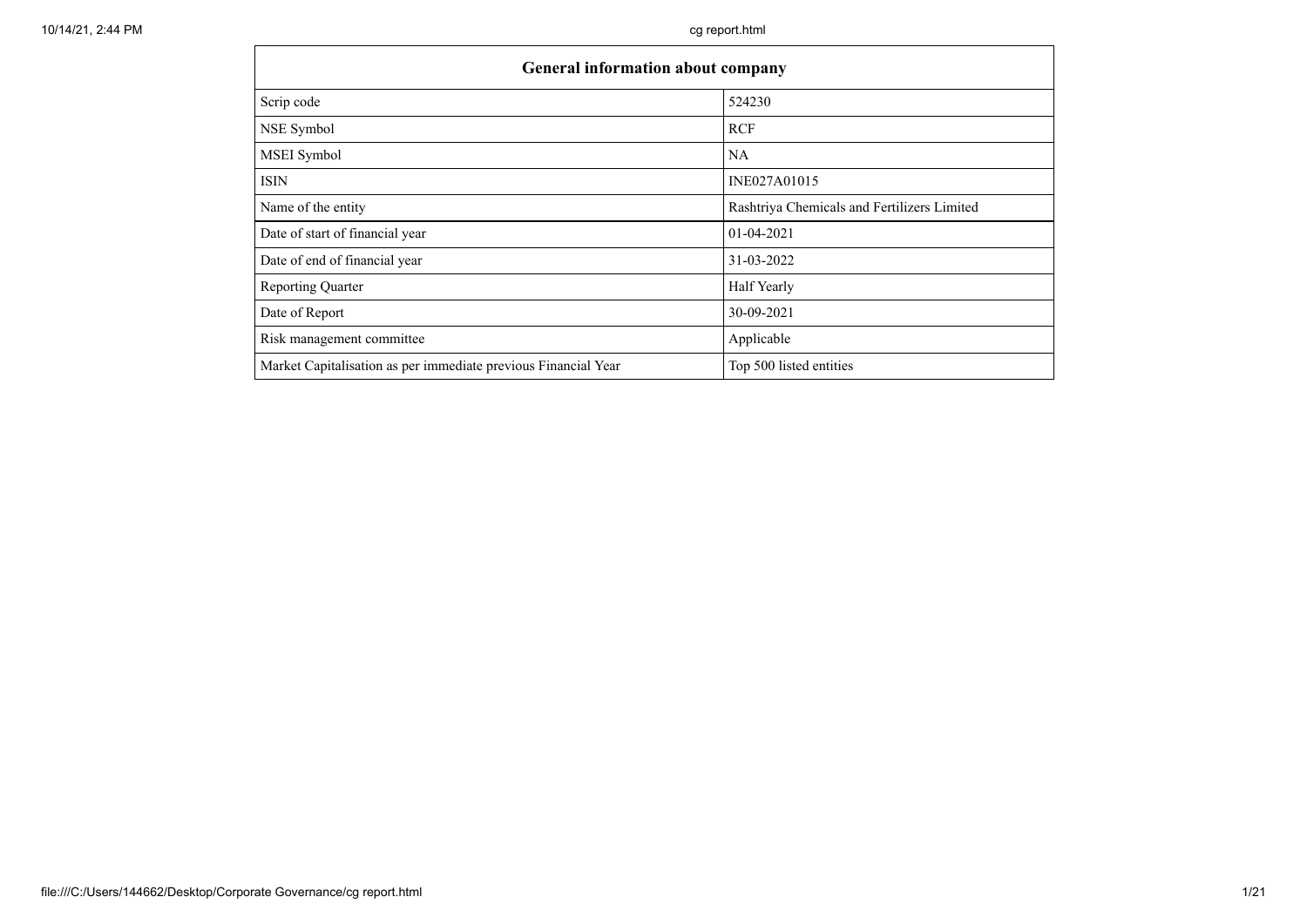## **Annexure I**

## **Annexure I to be submitted by listed entity on quarterly basis**

|                |                     |                                           |                     |            |                                          |                            |                                 |                          |                                                                                                      |                                             | I. Composition of Board of Directors     |                                                           |                      |                                            |                                                                                                                                                |                                                                                                                                                                      |                                                                                                                                                                          |                                                                                                                                                                                                            |                                      |                                             |
|----------------|---------------------|-------------------------------------------|---------------------|------------|------------------------------------------|----------------------------|---------------------------------|--------------------------|------------------------------------------------------------------------------------------------------|---------------------------------------------|------------------------------------------|-----------------------------------------------------------|----------------------|--------------------------------------------|------------------------------------------------------------------------------------------------------------------------------------------------|----------------------------------------------------------------------------------------------------------------------------------------------------------------------|--------------------------------------------------------------------------------------------------------------------------------------------------------------------------|------------------------------------------------------------------------------------------------------------------------------------------------------------------------------------------------------------|--------------------------------------|---------------------------------------------|
|                |                     |                                           |                     |            |                                          |                            |                                 |                          | Disclosure of notes on composition of board of directors explanatory                                 |                                             |                                          |                                                           |                      |                                            |                                                                                                                                                |                                                                                                                                                                      |                                                                                                                                                                          |                                                                                                                                                                                                            |                                      |                                             |
|                |                     |                                           |                     |            |                                          |                            |                                 |                          |                                                                                                      |                                             |                                          | Whether the listed entity has a Regular Chairperson   Yes |                      |                                            |                                                                                                                                                |                                                                                                                                                                      |                                                                                                                                                                          |                                                                                                                                                                                                            |                                      |                                             |
|                |                     |                                           |                     |            |                                          |                            |                                 |                          |                                                                                                      |                                             |                                          | Whether Chairperson is related to MD or CEO   Yes         |                      |                                            |                                                                                                                                                |                                                                                                                                                                      |                                                                                                                                                                          |                                                                                                                                                                                                            |                                      |                                             |
| Sr             | Title<br>(Mr<br>Ms) | Name of the<br>Director                   | PAN                 | <b>DIN</b> | Category<br>1 of<br>directors            | Category 2<br>of directors | Category<br>$3$ of<br>directors | Date<br>of<br>Birth      | Whether<br>special<br>resolution<br>passed?<br>[Refer Reg.<br>$17(1A)$ of<br>Listing<br>Regulations] | Date of<br>passing<br>special<br>resolution | <b>Initial Date</b><br>of<br>appointment | Date of Re-<br>appointment                                | Date of<br>cessation | Tenure<br>of<br>director<br>(in<br>months) | No of<br>Directorship<br>in listed<br>entities<br>including<br>this listed<br>entity (Refer<br>Regulation<br>17A of<br>Listing<br>Regulations) | No of<br>Independent<br>Directorship<br>in listed<br>entities<br>including<br>this listed<br>entity<br>(Refer<br>Regulation<br>$17A(1)$ of<br>Listing<br>Regulations | Number of<br>memberships<br>in Audit/<br>Stakeholder<br>Committee(s)<br>including this<br>listed entity<br>(Refer<br>Regulation<br>$26(1)$ of<br>Listing<br>Regulations) | No of post<br>of<br>Chairperson<br>in Audit/<br>Stakeholder<br>Committee<br>held in listed<br>entities<br>including<br>this listed<br>entity (Refer<br>Regulation<br>$26(1)$ of<br>Listing<br>Regulations) | Notes for<br>not<br>providing<br>PAN | Notes for<br>not<br>providing<br><b>DIN</b> |
| 1              | Mr                  | Shriniwas<br>Chandrashekhar<br>Mudgerikar | ADDPM9488J          | 03498837   | Executive<br>Director                    | Chairperson                | CEO-<br>MD                      | $17-$<br>$12 -$<br>1965  | NA                                                                                                   |                                             | 01-10-2019                               | 30-12-2020                                                |                      |                                            |                                                                                                                                                | $\theta$                                                                                                                                                             |                                                                                                                                                                          | $\Omega$                                                                                                                                                                                                   |                                      |                                             |
| $\overline{a}$ | Mr                  | <b>Umesh Dongre</b>                       | ABDPD4840P          | 08039073   | Executive Not<br>Director                | Applicable                 |                                 | $13 -$<br>$11 -$<br>1961 | NA                                                                                                   |                                             | 09-02-2018                               | 26-09-2018                                                |                      |                                            |                                                                                                                                                | $\Omega$                                                                                                                                                             |                                                                                                                                                                          | $\Omega$                                                                                                                                                                                                   |                                      |                                             |
| $\overline{3}$ | Mr                  | K. U.<br>Thankachen                       | AACPT5408M 06946476 |            | Executive Not<br>Director                | Applicable                 |                                 | $15 -$<br>$07 -$<br>1962 | NA                                                                                                   |                                             | 11-12-2018                               | 24-09-2019                                                |                      |                                            |                                                                                                                                                | $\theta$                                                                                                                                                             | $\overline{0}$                                                                                                                                                           | $\Omega$                                                                                                                                                                                                   |                                      |                                             |
| $\overline{4}$ | Ms                  | Alka Tiwari                               | AAKPT4240R          | 03502306   | Non-<br>Executive<br>Nominee<br>Director | Not<br>Applicable          |                                 | $06 -$<br>$09 -$<br>1965 | NA                                                                                                   |                                             | 06-03-2017                               | 21-09-2017                                                |                      |                                            | $\overline{2}$                                                                                                                                 | $\theta$                                                                                                                                                             | $\Omega$                                                                                                                                                                 | $\Omega$                                                                                                                                                                                                   |                                      |                                             |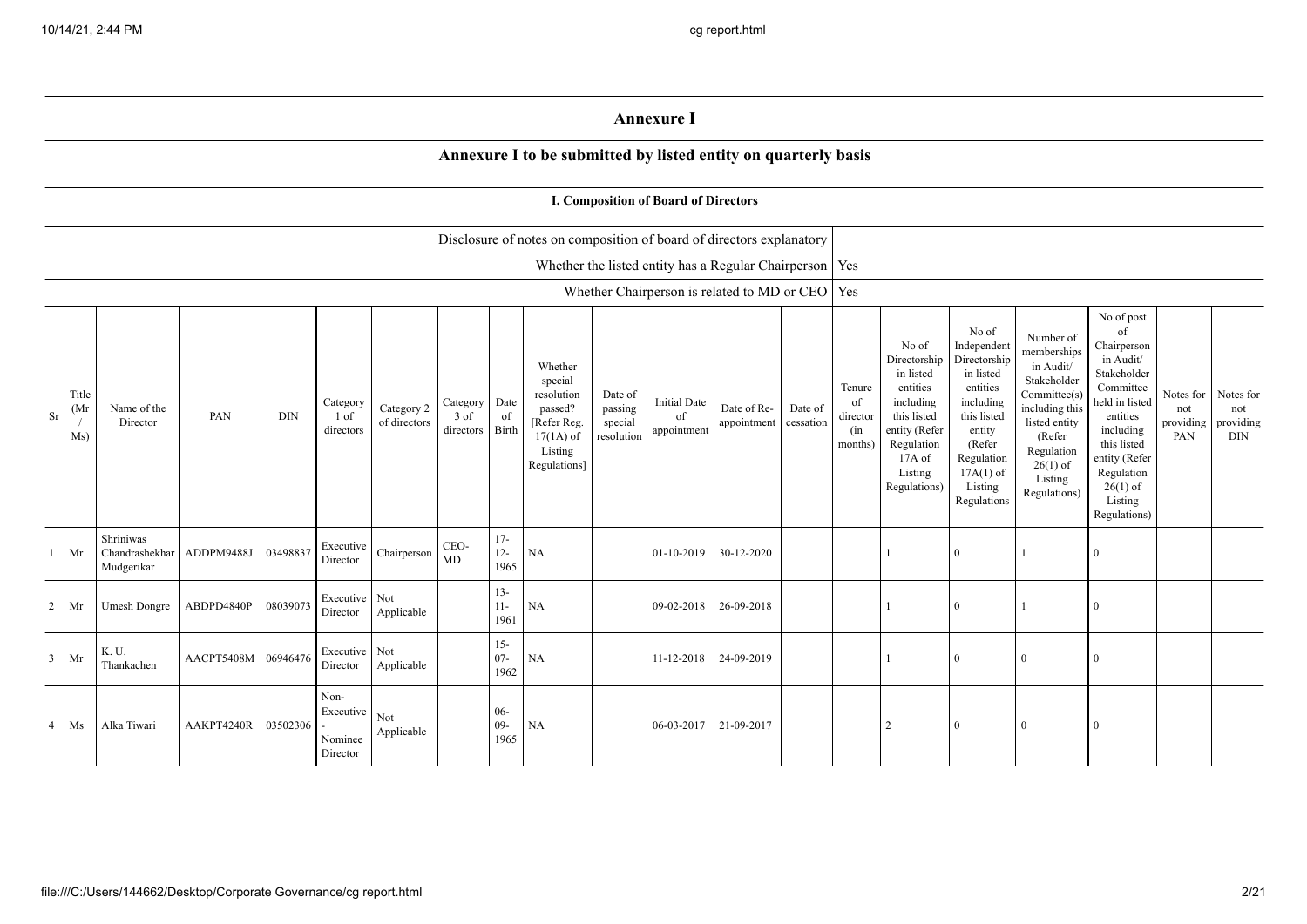Г

|                 |                      | <b>I. Composition of Board of Directors</b> |            |            |                                                |                                        |                     |                          |                                                                                                      |                                             |                                                                      |                            |                      |                                            |                                                                                                                                                  |                                                                                                                                                                      |                                                                                                                                                                          |                                                                                                                                                                                                            |
|-----------------|----------------------|---------------------------------------------|------------|------------|------------------------------------------------|----------------------------------------|---------------------|--------------------------|------------------------------------------------------------------------------------------------------|---------------------------------------------|----------------------------------------------------------------------|----------------------------|----------------------|--------------------------------------------|--------------------------------------------------------------------------------------------------------------------------------------------------|----------------------------------------------------------------------------------------------------------------------------------------------------------------------|--------------------------------------------------------------------------------------------------------------------------------------------------------------------------|------------------------------------------------------------------------------------------------------------------------------------------------------------------------------------------------------------|
|                 |                      |                                             |            |            |                                                |                                        |                     |                          |                                                                                                      |                                             | Disclosure of notes on composition of board of directors explanatory |                            |                      |                                            |                                                                                                                                                  |                                                                                                                                                                      |                                                                                                                                                                          |                                                                                                                                                                                                            |
|                 |                      |                                             |            |            |                                                |                                        |                     |                          |                                                                                                      |                                             | Whether the listed entity has a Regular Chairperson                  |                            |                      |                                            |                                                                                                                                                  |                                                                                                                                                                      |                                                                                                                                                                          |                                                                                                                                                                                                            |
| <b>Sr</b>       | Title<br>(Mr)<br>Ms) | Name of<br>the<br>Director                  | PAN        | <b>DIN</b> | Category 1<br>of directors                     | Category 2 Category<br>of<br>directors | $3$ of<br>directors | Date<br>of<br>Birth      | Whether<br>special<br>resolution<br>passed?<br>[Refer Reg.<br>$17(1A)$ of<br>Listing<br>Regulations] | Date of<br>passing<br>special<br>resolution | Initial Date<br>of<br>appointment                                    | Date of Re-<br>appointment | Date of<br>cessation | Tenure<br>of<br>director<br>(in<br>months) | No of<br>Directorship<br>in listed<br>entities<br>including<br>this listed<br>entity (Refer<br>Regulation<br>$17A$ of<br>Listing<br>Regulations) | No of<br>Independent<br>Directorship<br>in listed<br>entities<br>including<br>this listed<br>entity<br>(Refer<br>Regulation<br>$17A(1)$ of<br>Listing<br>Regulations | Number of<br>memberships<br>in Audit/<br>Stakeholder<br>Committee(s)<br>including this<br>listed entity<br>(Refer<br>Regulation<br>$26(1)$ of<br>Listing<br>Regulations) | No of post<br>of<br>Chairperson<br>in Audit/<br>Stakeholder<br>Committee<br>held in listed<br>entities<br>including<br>this listed<br>entity (Refer<br>Regulation<br>$26(1)$ of<br>Listing<br>Regulations) |
| 5 <sup>5</sup>  | Ms                   | Aparna S<br>Sharma                          | AHRPS3630E | 07798544   | Non-<br>Executive -<br>Nominee<br>Director     | Not<br>Applicable                      |                     | $02 -$<br>$06 -$<br>1967 | <b>NA</b>                                                                                            |                                             | 01-09-2020                                                           | 30-12-2020                 |                      |                                            | $\overline{2}$                                                                                                                                   | $\mathbf{0}$                                                                                                                                                         |                                                                                                                                                                          | $\Omega$                                                                                                                                                                                                   |
| 6               | Mr                   | Anil<br>Kumar<br>Singh                      | AADPS7078R | 08382601   | Non-<br>Executive -<br>Independent<br>Director | Not<br>Applicable                      |                     | $02 -$<br>$04 -$<br>1952 | <b>NA</b>                                                                                            |                                             | 07-03-2019                                                           | 24-09-2019                 |                      | 36                                         |                                                                                                                                                  |                                                                                                                                                                      |                                                                                                                                                                          |                                                                                                                                                                                                            |
| $7\overline{ }$ | Mr                   | Shambhu<br>Kumar                            | AVYPK9149B | 07368172   | Non-<br>Executive -<br>Independent<br>Director | Not<br>Applicable                      |                     | $04-$<br>$05 -$<br>1972  | <b>NA</b>                                                                                            |                                             | 07-03-2019                                                           | 24-09-2019                 |                      | 36                                         |                                                                                                                                                  |                                                                                                                                                                      | $\overline{2}$                                                                                                                                                           |                                                                                                                                                                                                            |
| 8               | Mrs                  | Shashi<br>Bala<br>Bharti                    | AHBPB0360N | 08770477   | Non-<br>Executive -<br>Independent<br>Director | Not<br>Applicable                      |                     | $01-$<br>$07 -$<br>1950  | <b>NA</b>                                                                                            |                                             | 25-06-2020                                                           | 30-12-2020                 |                      | 36                                         |                                                                                                                                                  |                                                                                                                                                                      |                                                                                                                                                                          |                                                                                                                                                                                                            |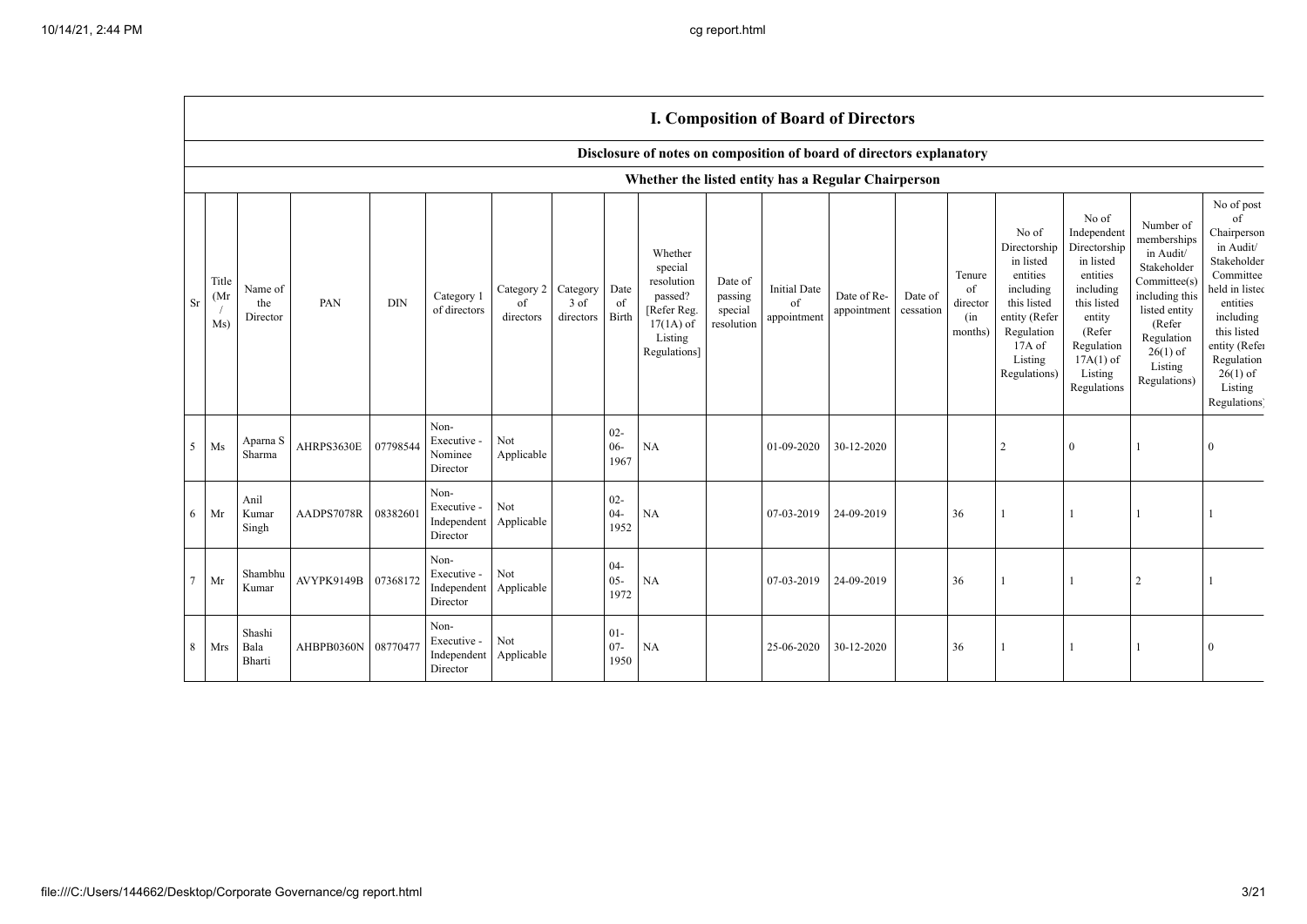|                | <b>Audit Committee Details</b> |                              |                                                       |                            |                        |                      |         |
|----------------|--------------------------------|------------------------------|-------------------------------------------------------|----------------------------|------------------------|----------------------|---------|
|                |                                |                              | Whether the Audit Committee has a Regular Chairperson |                            | Yes                    |                      |         |
| Sr             | <b>DIN</b><br>Number           | Name of Committee<br>members | Category 1 of directors                               | Category 2 of<br>directors | Date of<br>Appointment | Date of<br>Cessation | Remarks |
|                | 08382601                       | Anil Kumar Singh             | Non-Executive - Independent<br>Director               | Chairperson                | 16-07-2019             |                      |         |
| $\overline{2}$ | 07368172                       | Shambhu Kumar                | Non-Executive - Independent<br>Director               | Member                     | 16-07-2019             |                      |         |
| 3              | 08770477                       | Shashi Bala Bharti           | Non-Executive - Independent<br>Director               | Member                     | 20-04-2021             |                      |         |
| $\overline{4}$ | 07798544                       | Aparna S Sharma              | Non-Executive - Nominee<br>Director                   | Member                     | 20-04-2021             |                      |         |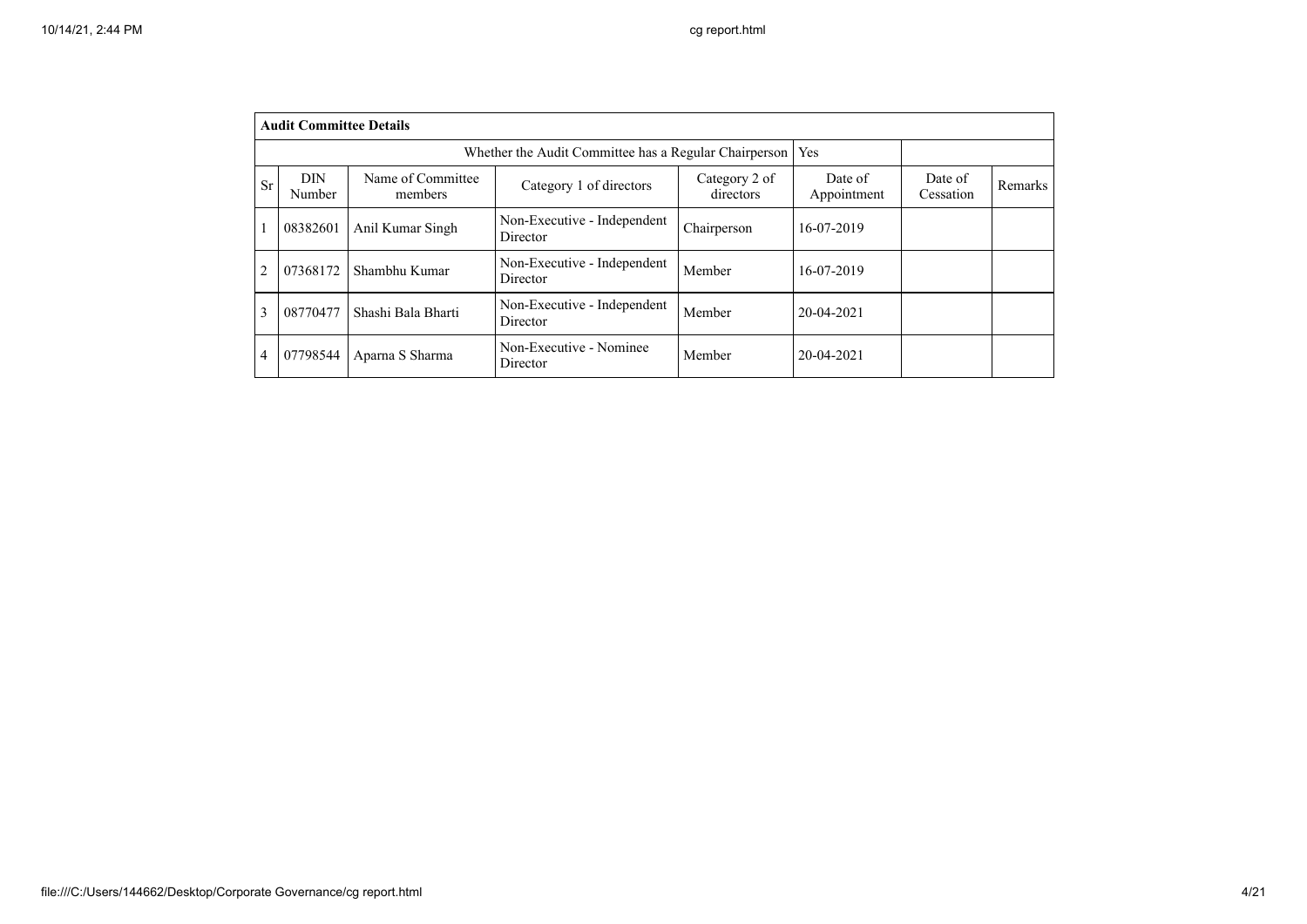|                |                      | Nomination and remuneration committee                                       |                                                |                            |                        |                      |         |
|----------------|----------------------|-----------------------------------------------------------------------------|------------------------------------------------|----------------------------|------------------------|----------------------|---------|
|                |                      | Whether the Nomination and remuneration committee has a Regular Chairperson |                                                |                            | Yes                    |                      |         |
| <b>Sr</b>      | <b>DIN</b><br>Number | Name of Committee<br>members                                                | Category 1 of directors                        | Category 2 of<br>directors | Date of<br>Appointment | Date of<br>Cessation | Remarks |
|                | 08382601             | Anil Kumar Singh                                                            | Non-Executive -<br><b>Independent Director</b> | Chairperson                | 16-07-2019             |                      |         |
| $\overline{2}$ | 07368172             | Shambhu Kumar                                                               | Non-Executive -<br><b>Independent Director</b> | Member                     | $08-05-2020$           |                      |         |
| 3              | 08770477             | Shashi Bala Bharti                                                          | Non-Executive -<br><b>Independent Director</b> | Member                     | $20 - 04 - 2021$       |                      |         |
| 4              | 07798544             | Aparna S Sharma                                                             | Non-Executive - Nominee<br>Director            | Member                     | $20 - 04 - 2021$       |                      |         |
| 5              | 03498837             | Shriniwas Chandrashekhar<br>Mudgerikar                                      | <b>Executive Director</b>                      | Member                     | 13-11-2019             |                      |         |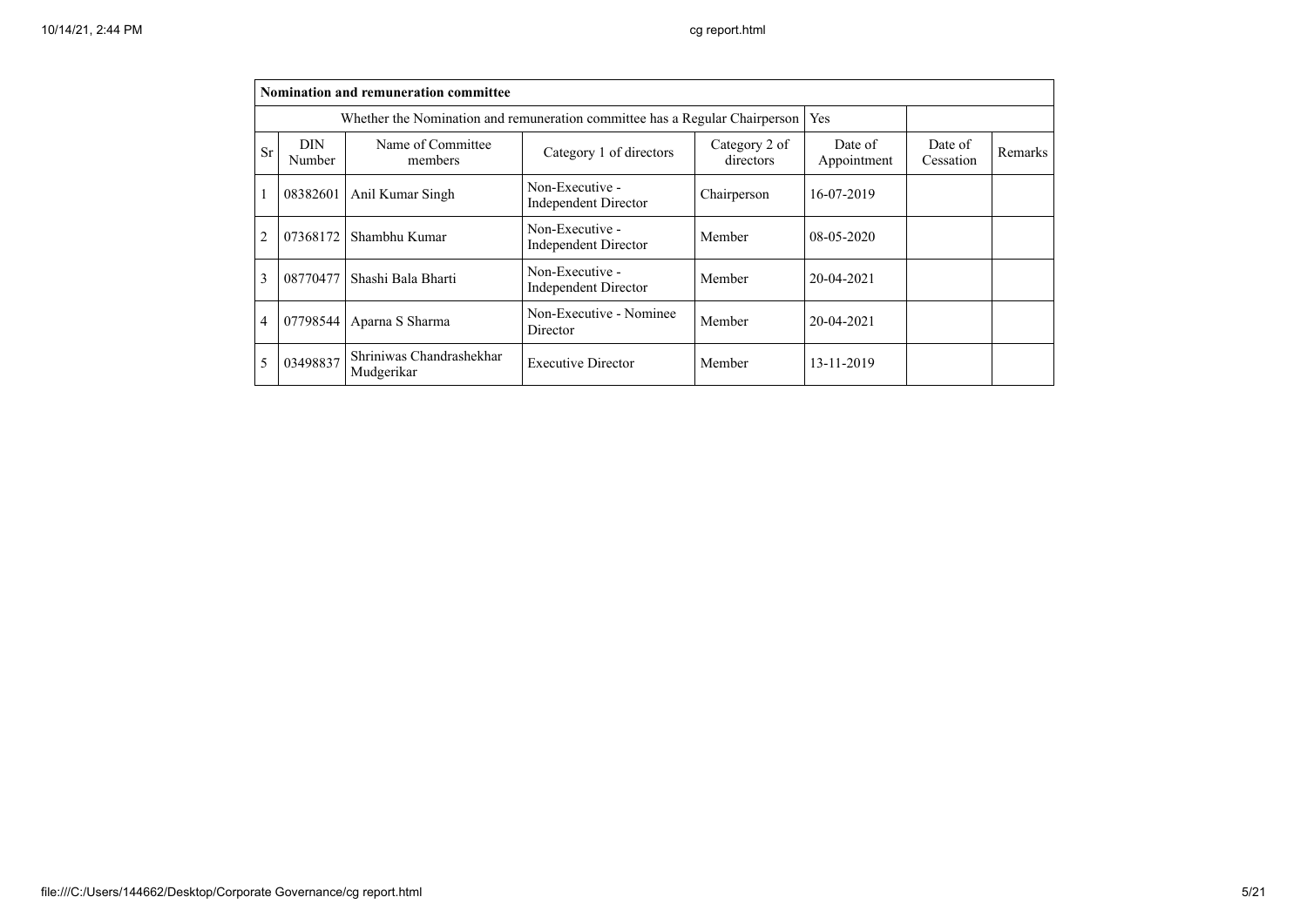|                                                                                                                                                                       | <b>Stakeholders Relationship Committee</b>                                      |                                        |                                                |             |              |  |  |  |  |  |  |  |
|-----------------------------------------------------------------------------------------------------------------------------------------------------------------------|---------------------------------------------------------------------------------|----------------------------------------|------------------------------------------------|-------------|--------------|--|--|--|--|--|--|--|
|                                                                                                                                                                       | Whether the Stakeholders Relationship Committee has a Regular Chairperson   Yes |                                        |                                                |             |              |  |  |  |  |  |  |  |
| Name of Committee<br>DIN<br>Category 2 of<br>Date of<br>Date of<br><b>Sr</b><br>Category 1 of directors<br>Appointment<br>Cessation<br>directors<br>Number<br>members |                                                                                 |                                        |                                                |             |              |  |  |  |  |  |  |  |
|                                                                                                                                                                       | 07368172                                                                        | Shambhu Kumar                          | Non-Executive -<br><b>Independent Director</b> | Chairperson | 16-07-2019   |  |  |  |  |  |  |  |
| 2                                                                                                                                                                     | 03498837                                                                        | Shriniwas Chandrashekhar<br>Mudgerikar | <b>Executive Director</b>                      | Member      | 13-11-2019   |  |  |  |  |  |  |  |
| 3                                                                                                                                                                     | 08039073                                                                        | Umesh Dongre                           | <b>Executive Director</b>                      | Member      | $09-02-2018$ |  |  |  |  |  |  |  |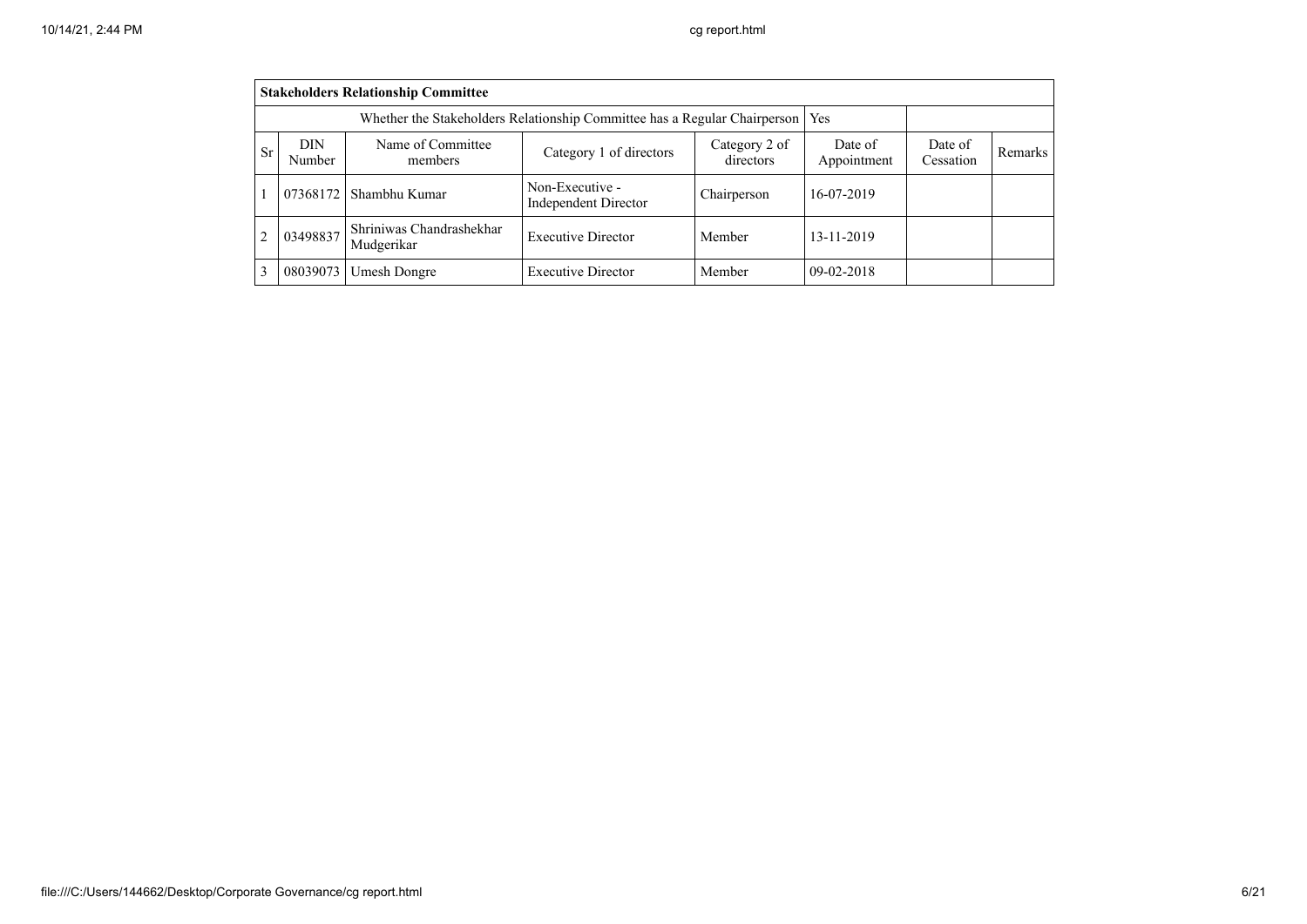|                |                      | <b>Risk Management Committee</b>                                      |                            |                            |                        |                      |         |
|----------------|----------------------|-----------------------------------------------------------------------|----------------------------|----------------------------|------------------------|----------------------|---------|
|                |                      | Whether the Risk Management Committee has a Regular Chairperson   Yes |                            |                            |                        |                      |         |
| <b>Sr</b>      | <b>DIN</b><br>Number | Name of Committee<br>members                                          | Category 1 of<br>directors | Category 2 of<br>directors | Date of<br>Appointment | Date of<br>Cessation | Remarks |
|                | 08039073             | Umesh Dongre                                                          | <b>Executive Director</b>  | Chairperson                | 18-03-2019             |                      |         |
| $\overline{2}$ | 06946476             | K. U. Thankachen                                                      | <b>Executive Director</b>  | Member                     | 18-03-2019             |                      |         |
| 3              | 08382601             | Anil Kumar Singh                                                      | Independent<br>Director    | Member                     | 18-03-2019             |                      |         |
| 4              | 07368172             | Shambhu Kumar                                                         | Independent<br>Director    | Member                     | $08-05-2020$           |                      |         |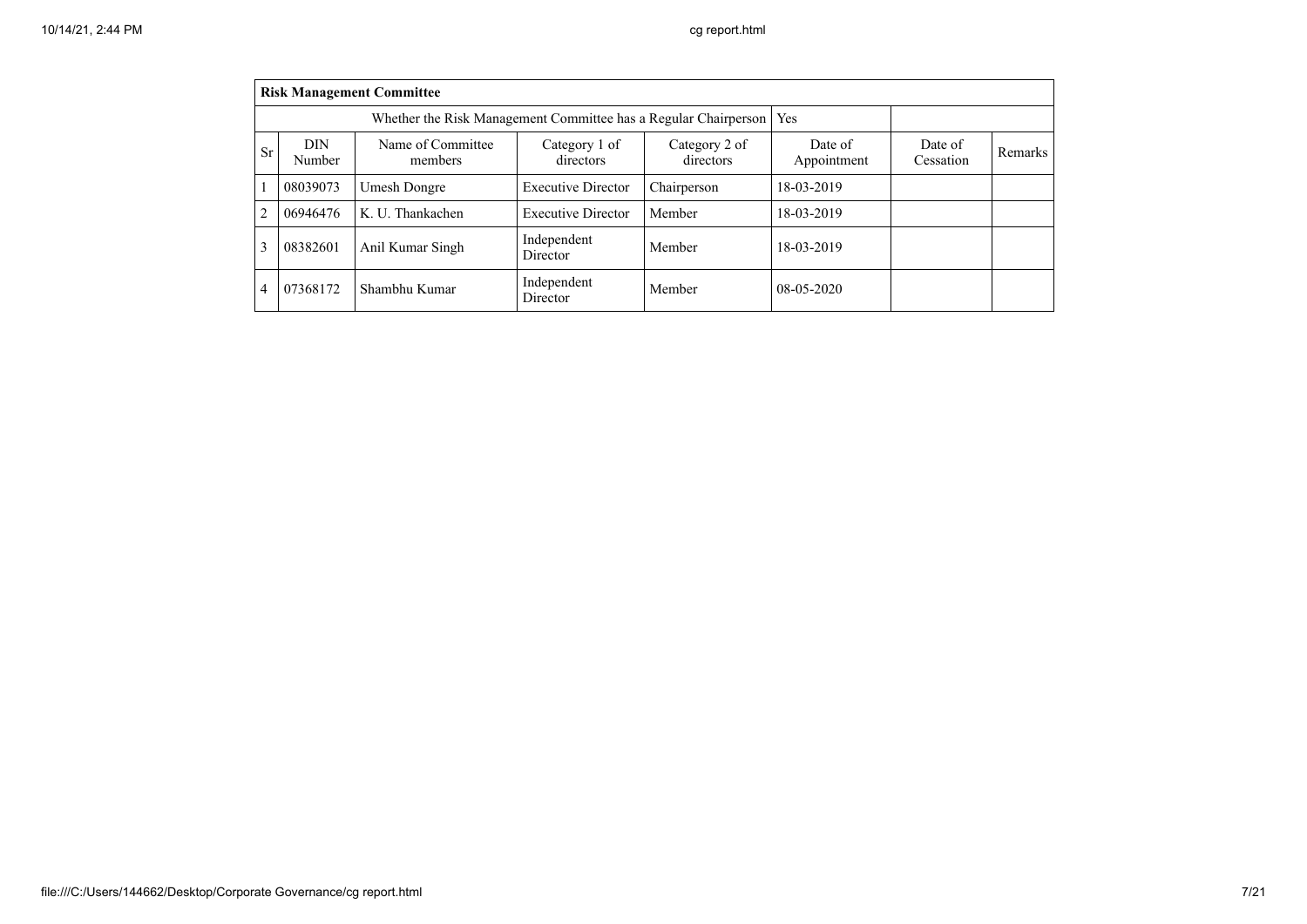|                                                                                                                                                                                  | <b>Corporate Social Responsibility Committee</b>                                |                  |                                         |             |              |  |  |  |  |  |  |  |
|----------------------------------------------------------------------------------------------------------------------------------------------------------------------------------|---------------------------------------------------------------------------------|------------------|-----------------------------------------|-------------|--------------|--|--|--|--|--|--|--|
|                                                                                                                                                                                  | Whether the Corporate Social Responsibility Committee has a Regular Chairperson |                  |                                         |             |              |  |  |  |  |  |  |  |
| Name of Committee<br><b>DIN</b><br>Date of<br>Category 2 of<br>Date of<br><sub>Sr</sub><br>Category 1 of directors<br>Appointment<br>directors<br>Cessation<br>Number<br>members |                                                                                 |                  |                                         |             |              |  |  |  |  |  |  |  |
|                                                                                                                                                                                  | 08382601                                                                        | Anil Kumar Singh | Non-Executive - Independent<br>Director | Chairperson | $08-05-2020$ |  |  |  |  |  |  |  |
| $\overline{2}$                                                                                                                                                                   | 08039073                                                                        | Umesh Dongre     | <b>Executive Director</b>               | Member      | 13-07-2018   |  |  |  |  |  |  |  |
| 3                                                                                                                                                                                | 07798544                                                                        | Aparna S Sharma  | Non-Executive - Nominee<br>Director     | Member      | 20-04-2019   |  |  |  |  |  |  |  |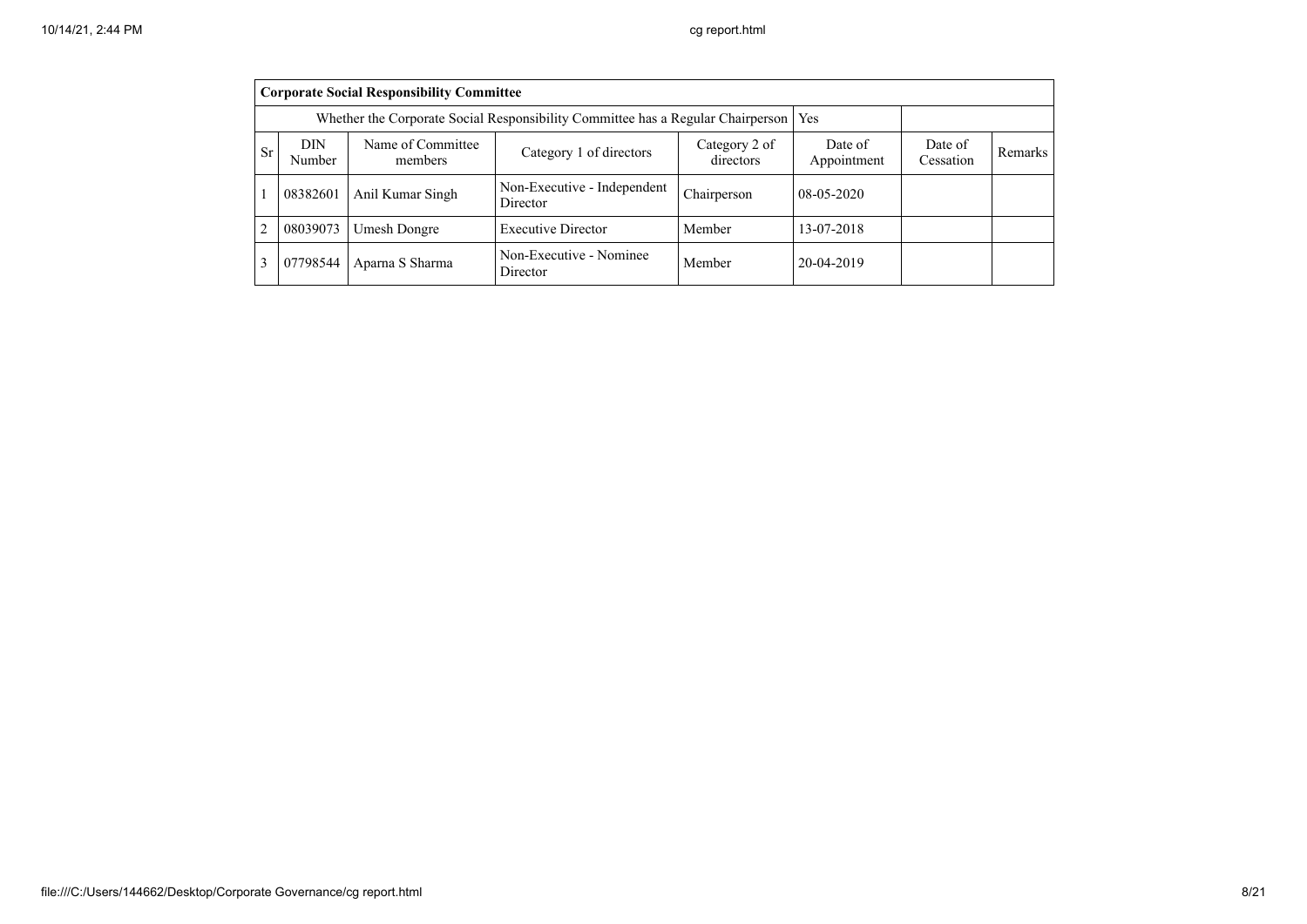| <b>Other Committee</b> |                                                                                                                                     |  |  |  |  |  |  |  |  |  |
|------------------------|-------------------------------------------------------------------------------------------------------------------------------------|--|--|--|--|--|--|--|--|--|
|                        | Sr   DIN Number   Name of Committee members   Name of other committee   Category 1 of directors   Category 2 of directors   Remarks |  |  |  |  |  |  |  |  |  |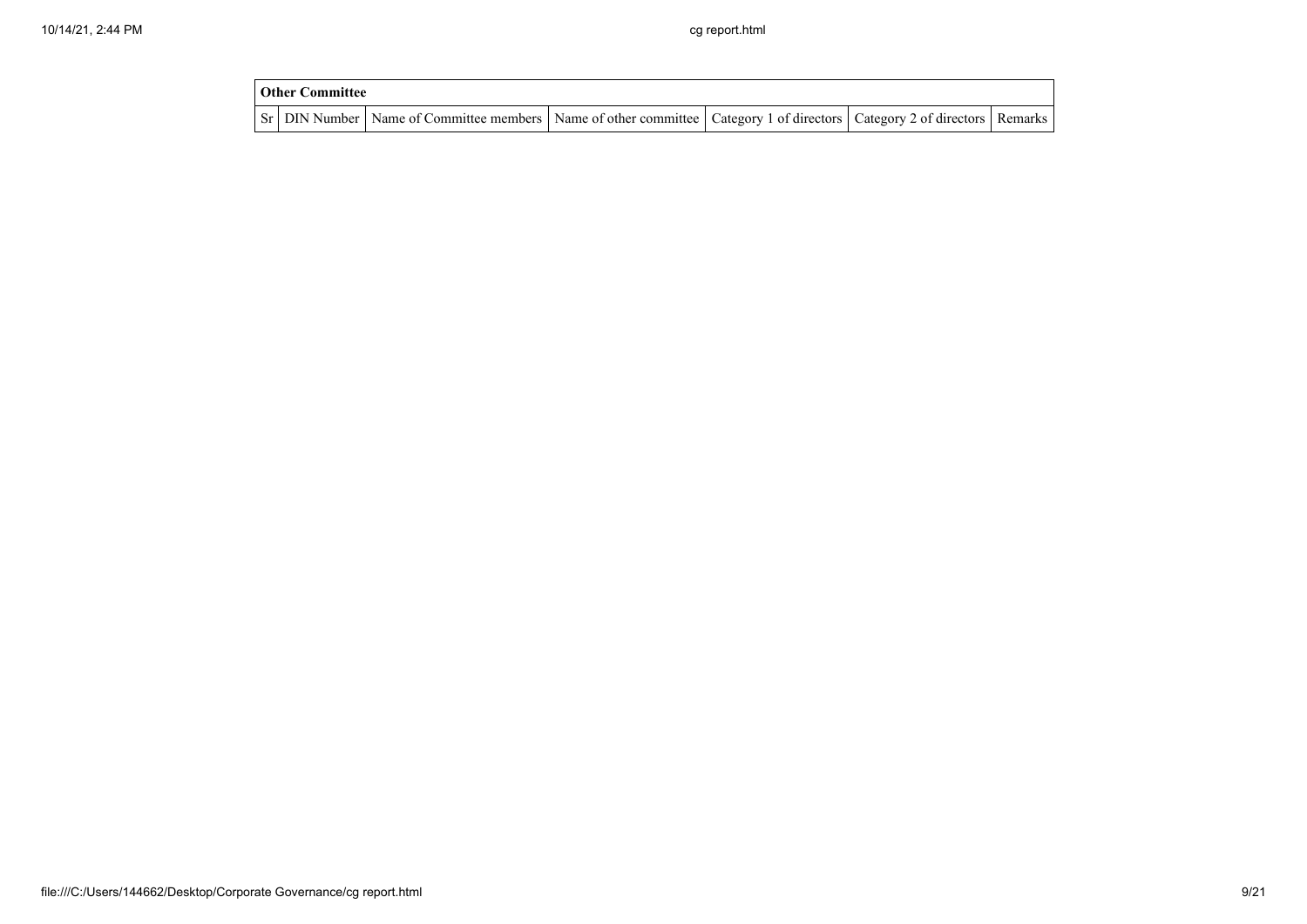|                | <b>Annexure 1</b>                                                   |                                                               |                                                                      |                                       |                                                     |                                                                      |                                                                 |  |  |  |  |  |  |  |
|----------------|---------------------------------------------------------------------|---------------------------------------------------------------|----------------------------------------------------------------------|---------------------------------------|-----------------------------------------------------|----------------------------------------------------------------------|-----------------------------------------------------------------|--|--|--|--|--|--|--|
|                | <b>Annexure 1</b>                                                   |                                                               |                                                                      |                                       |                                                     |                                                                      |                                                                 |  |  |  |  |  |  |  |
|                | <b>III. Meeting of Board of Directors</b>                           |                                                               |                                                                      |                                       |                                                     |                                                                      |                                                                 |  |  |  |  |  |  |  |
|                | Disclosure of notes on meeting of board<br>of directors explanatory |                                                               |                                                                      |                                       |                                                     |                                                                      |                                                                 |  |  |  |  |  |  |  |
| <b>Sr</b>      | $Date(s)$ of<br>meeting (if any)<br>in the previous<br>quarter      | $Date(s)$ of<br>meeting (if any)<br>in the current<br>quarter | Maximum gap<br>between any two<br>consecutive (in<br>number of days) | Notes for<br>not<br>providing<br>Date | Whether<br>requirement of<br>Ouorum met<br>(Yes/No) | Number of Directors<br>present* (other than<br>Independent Director) | No. of<br>Independent<br>Directors<br>attending the<br>meeting* |  |  |  |  |  |  |  |
| 1              | 20-04-2021                                                          |                                                               |                                                                      |                                       | Yes                                                 | $\overline{4}$                                                       | 3                                                               |  |  |  |  |  |  |  |
| $\overline{2}$ | 12-05-2021                                                          |                                                               | 21                                                                   |                                       | Yes                                                 | 5                                                                    | 3                                                               |  |  |  |  |  |  |  |
| 3              | 27-05-2021                                                          |                                                               | 14                                                                   |                                       | Yes                                                 | 5                                                                    | 3                                                               |  |  |  |  |  |  |  |
| $\overline{4}$ | 23-06-2021                                                          |                                                               | 26                                                                   |                                       | Yes                                                 | 3                                                                    | 3                                                               |  |  |  |  |  |  |  |
| 5              |                                                                     | 23-07-2021                                                    | 29                                                                   |                                       | Yes                                                 | $\overline{4}$                                                       | 3                                                               |  |  |  |  |  |  |  |
| 6              |                                                                     | 12-08-2021                                                    | 19                                                                   |                                       | Yes                                                 | $\overline{4}$                                                       | 3                                                               |  |  |  |  |  |  |  |
| $\overline{7}$ |                                                                     | 08-09-2021                                                    | 26                                                                   |                                       | Yes                                                 | $\overline{4}$                                                       | 3                                                               |  |  |  |  |  |  |  |
| 8              |                                                                     | 24-09-2021                                                    | 15                                                                   |                                       | Yes                                                 | $\overline{4}$                                                       | 3                                                               |  |  |  |  |  |  |  |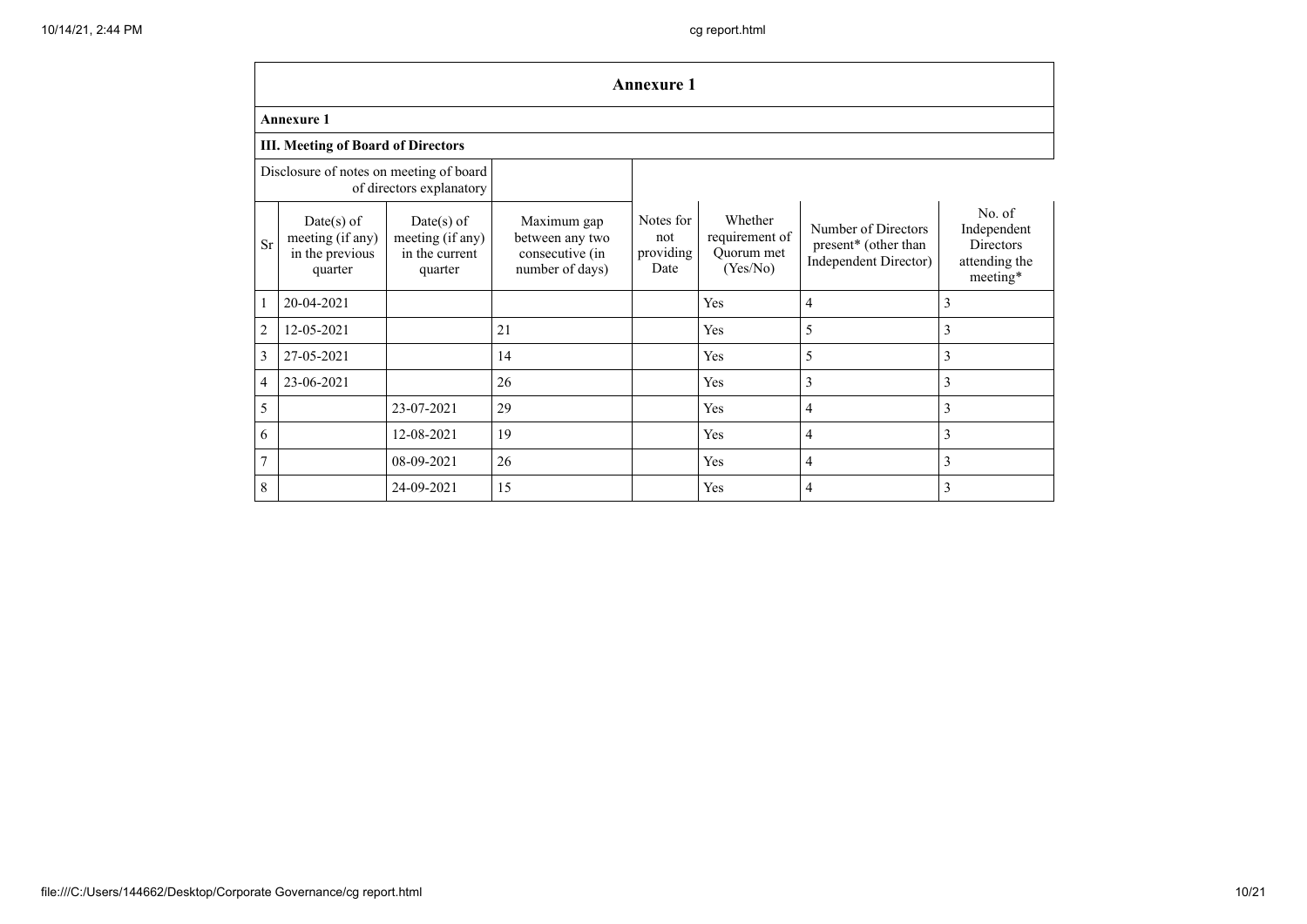|                | <b>Annexure 1</b>                              |                                                                                                          |                                                                      |                               |                                       |                                                        |                                                                                      |                                                                        |  |  |  |  |  |
|----------------|------------------------------------------------|----------------------------------------------------------------------------------------------------------|----------------------------------------------------------------------|-------------------------------|---------------------------------------|--------------------------------------------------------|--------------------------------------------------------------------------------------|------------------------------------------------------------------------|--|--|--|--|--|
|                | <b>IV. Meeting of Committees</b>               |                                                                                                          |                                                                      |                               |                                       |                                                        |                                                                                      |                                                                        |  |  |  |  |  |
|                |                                                | Disclosure of notes on meeting of committees explanatory                                                 |                                                                      |                               |                                       |                                                        |                                                                                      |                                                                        |  |  |  |  |  |
| <b>Sr</b>      | Name of<br>Committee                           | Date(s) of meeting (Enter<br>dates of Previous quarter<br>and Current quarter in<br>chronological order) | Maximum gap<br>between any two<br>consecutive (in<br>number of days) | Name of<br>other<br>committee | Reson for<br>not<br>providing<br>date | Whether<br>requirement<br>of Quorum<br>met<br>(Yes/No) | Number of<br><b>Directors</b><br>present* (other<br>than<br>Independent<br>Director) | No. of<br>Independent<br><b>Directors</b><br>attending the<br>meeting* |  |  |  |  |  |
|                | Audit<br>Committee                             | 27-05-2021                                                                                               |                                                                      |                               |                                       | Yes                                                    | 1                                                                                    | 3                                                                      |  |  |  |  |  |
| $\overline{2}$ | Audit<br>Committee                             | 23-07-2021                                                                                               | 56                                                                   |                               |                                       | Yes                                                    | $\mathbf{1}$                                                                         | 3                                                                      |  |  |  |  |  |
| 3              | Audit<br>Committee                             | 12-08-2021                                                                                               | 19                                                                   |                               |                                       | Yes                                                    | $\mathbf{1}$                                                                         | 3                                                                      |  |  |  |  |  |
| $\overline{4}$ | Nomination<br>and<br>remuneration<br>committee | 20-04-2021                                                                                               |                                                                      |                               |                                       | Yes                                                    | 1                                                                                    | $\overline{c}$                                                         |  |  |  |  |  |
| 5              | Nomination<br>and<br>remuneration<br>committee | 31-05-2021                                                                                               |                                                                      |                               |                                       | Yes                                                    | $\overline{c}$                                                                       | 3                                                                      |  |  |  |  |  |
| 6              | Nomination<br>and<br>remuneration<br>committee | 23-07-2021                                                                                               |                                                                      |                               |                                       | Yes                                                    | $\overline{2}$                                                                       | 3                                                                      |  |  |  |  |  |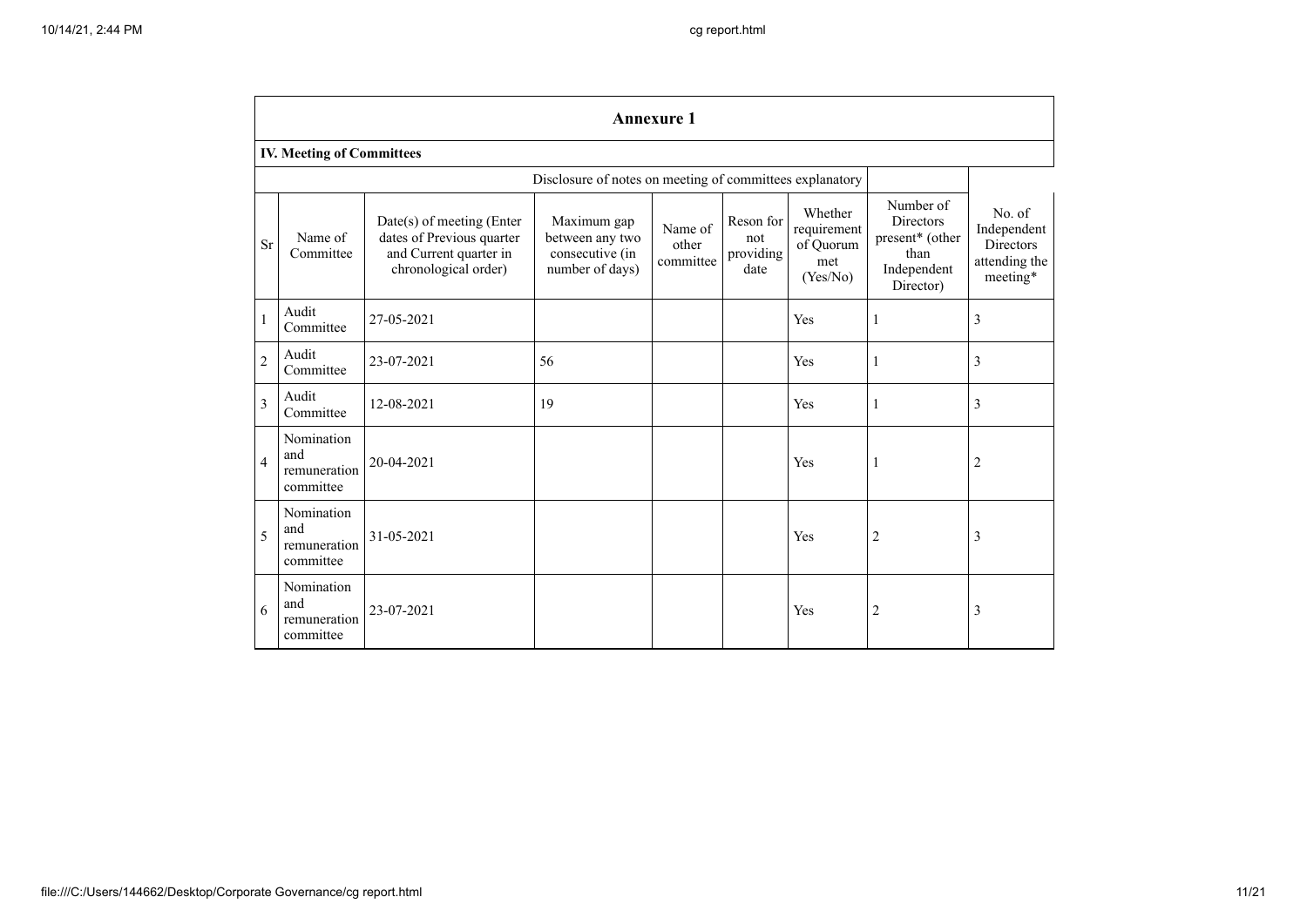|                | <b>Annexure 1</b>                                  |                                                                                                            |                                                                      |                               |                                       |                                                        |                                                                                      |                                                                           |  |  |  |  |  |
|----------------|----------------------------------------------------|------------------------------------------------------------------------------------------------------------|----------------------------------------------------------------------|-------------------------------|---------------------------------------|--------------------------------------------------------|--------------------------------------------------------------------------------------|---------------------------------------------------------------------------|--|--|--|--|--|
|                | <b>IV. Meeting of Committees</b>                   |                                                                                                            |                                                                      |                               |                                       |                                                        |                                                                                      |                                                                           |  |  |  |  |  |
| <b>Sr</b>      | Name of<br>Committee                               | $Date(s)$ of meeting (Enter<br>dates of Previous quarter<br>and Current quarter in<br>chronological order) | Maximum gap<br>between any two<br>consecutive (in<br>number of days) | Name of<br>other<br>committee | Reson for<br>not<br>providing<br>date | Whether<br>requirement<br>of Quorum<br>met<br>(Yes/No) | Number of<br><b>Directors</b><br>present* (other<br>than<br>Independent<br>Director) | No. of<br>Independent<br><b>Directors</b><br>attending<br>the<br>meeting* |  |  |  |  |  |
| $\overline{7}$ | Nomination<br>and<br>remuneration<br>committee     | $02 - 09 - 2021$                                                                                           |                                                                      |                               |                                       | Yes                                                    | $\overline{c}$                                                                       | 3                                                                         |  |  |  |  |  |
| 8              | Nomination<br>and<br>remuneration<br>committee     | 24-09-2021                                                                                                 |                                                                      |                               |                                       | Yes                                                    | $\overline{2}$                                                                       | 3                                                                         |  |  |  |  |  |
| 9              | Corporate<br>Social<br>Responsibility<br>Committee | 28-04-2021                                                                                                 |                                                                      |                               |                                       | Yes                                                    | 1                                                                                    | -1                                                                        |  |  |  |  |  |
| 10             | Corporate<br>Social<br>Responsibility<br>Committee | 23-06-2021                                                                                                 |                                                                      |                               |                                       | Yes                                                    | $\overline{c}$                                                                       |                                                                           |  |  |  |  |  |
| 11             | <b>Stakeholders</b><br>Relationship<br>Committee   | 12-05-2021                                                                                                 |                                                                      |                               |                                       | Yes                                                    | 2                                                                                    |                                                                           |  |  |  |  |  |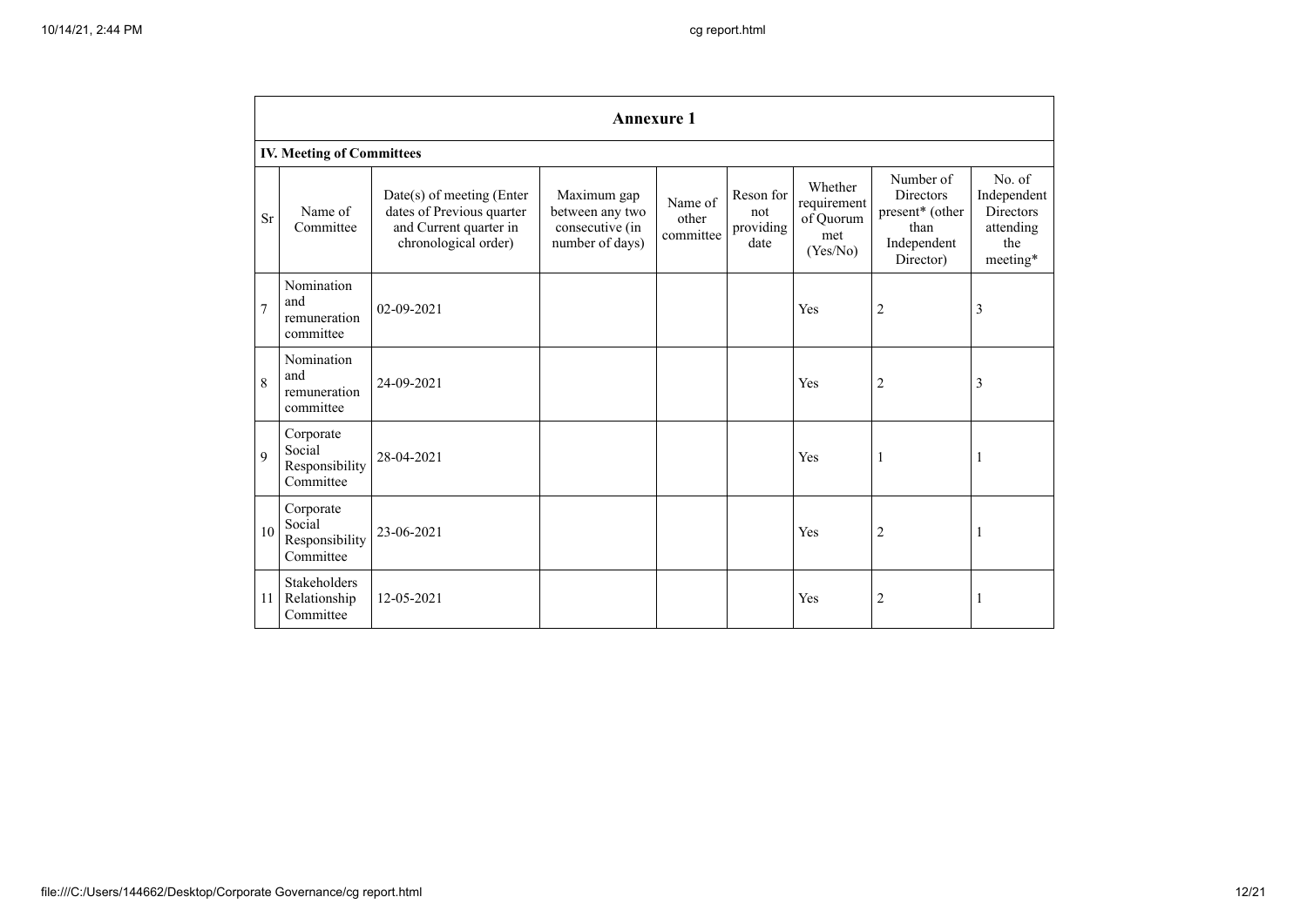|    | <b>Annexure 1</b>                                                                                         |                                  |                                                                    |  |  |
|----|-----------------------------------------------------------------------------------------------------------|----------------------------------|--------------------------------------------------------------------|--|--|
|    | <b>V. Related Party Transactions</b>                                                                      |                                  |                                                                    |  |  |
| Sr | Subject                                                                                                   | Compliance status<br>(Yes/No/NA) | If status is "No" details of non-<br>compliance may be given here. |  |  |
|    | Whether prior approval of audit committee obtained                                                        | NA                               |                                                                    |  |  |
| 2  | Whether shareholder approval obtained for material RPT                                                    | <b>NA</b>                        |                                                                    |  |  |
| 3  | Whether details of RPT entered into pursuant to omnibus approval<br>have been reviewed by Audit Committee | NA.                              |                                                                    |  |  |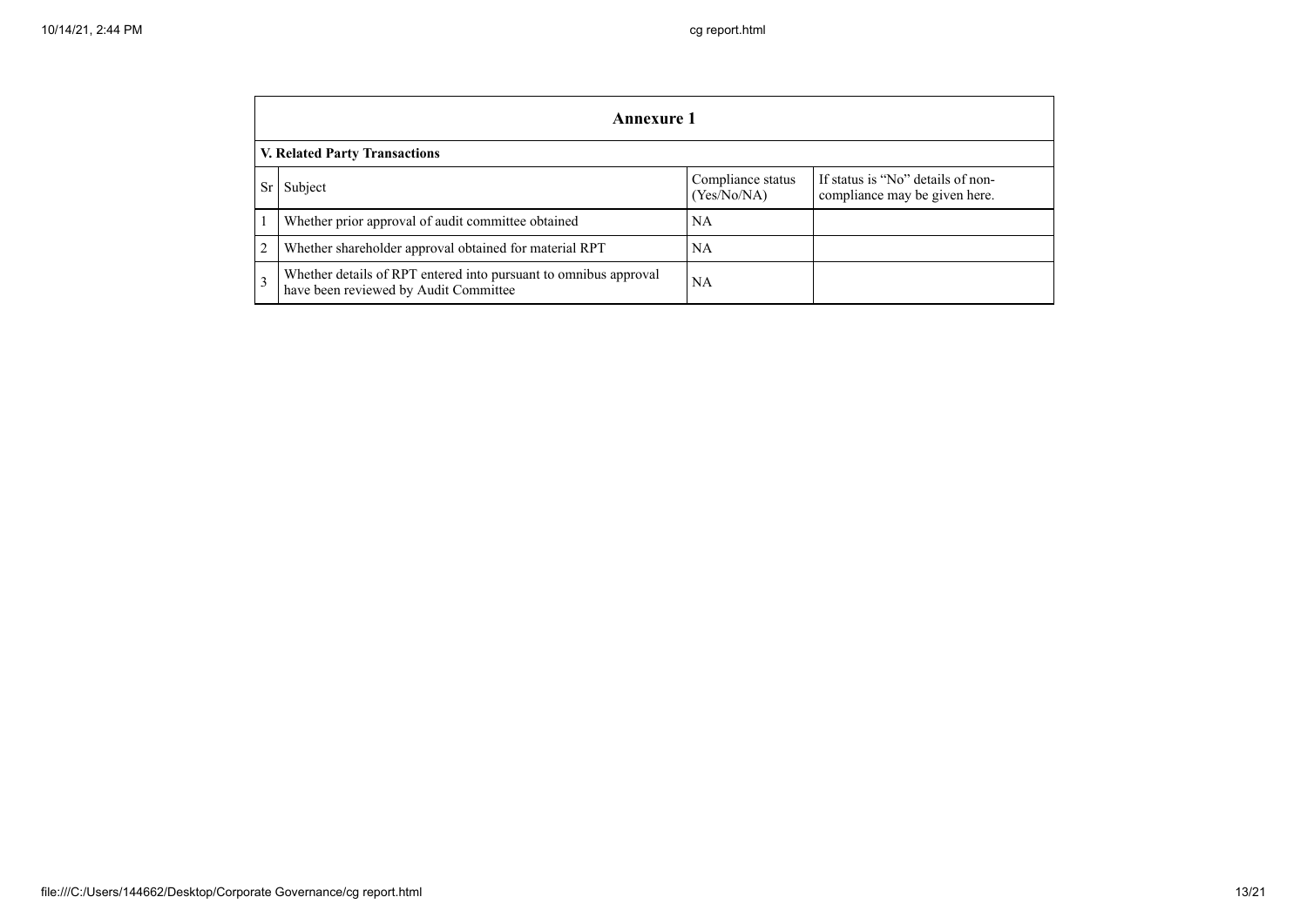|                          | Annexure 1                                                                                                                                                                                                      |                               |  |  |  |
|--------------------------|-----------------------------------------------------------------------------------------------------------------------------------------------------------------------------------------------------------------|-------------------------------|--|--|--|
|                          | <b>VI. Affirmations</b>                                                                                                                                                                                         |                               |  |  |  |
| Sr <sub>1</sub>          | Subject                                                                                                                                                                                                         | Compliance<br>status (Yes/No) |  |  |  |
|                          | The composition of Board of Directors is in terms of SEBI (Listing obligations and disclosure requirements)<br>Regulations, 2015                                                                                | N <sub>0</sub>                |  |  |  |
| $\overline{c}$           | The composition of the following committees is in terms of SEBI(Listing obligations and disclosure requirements)<br>Regulations, 2015 a. Audit Committee                                                        | Yes                           |  |  |  |
| $\overline{\mathcal{E}}$ | The composition of the following committees is in terms of SEBI(Listing obligations and disclosure requirements)<br>Regulations, 2015. b. Nomination & remuneration committee                                   | Yes                           |  |  |  |
| 4                        | The composition of the following committees is in terms of SEBI(Listing obligations and disclosure requirements)<br>Regulations, 2015. c. Stakeholders relationship committee                                   | Yes                           |  |  |  |
| 5                        | The composition of the following committees is in terms of SEBI(Listing obligations and disclosure requirements)<br>Regulations, 2015. d. Risk management committee (applicable to the top 500 listed entities) | Yes                           |  |  |  |
| 6                        | The committee members have been made aware of their powers, role and responsibilities as specified in SEBI<br>(Listing obligations and disclosure requirements) Regulations, 2015.                              | Yes                           |  |  |  |
| $\overline{7}$           | The meetings of the board of directors and the above committees have been conducted in the manner as specified in<br>SEBI (Listing obligations and disclosure requirements) Regulations, 2015.                  | Yes                           |  |  |  |
| 8                        | This report and/or the report submitted in the previous quarter has been placed before Board of Directors.                                                                                                      | Yes                           |  |  |  |
| 9                        | Any comments/observations/advice of Board of Directors may be mentioned here:                                                                                                                                   | Textual<br>Information $(1)$  |  |  |  |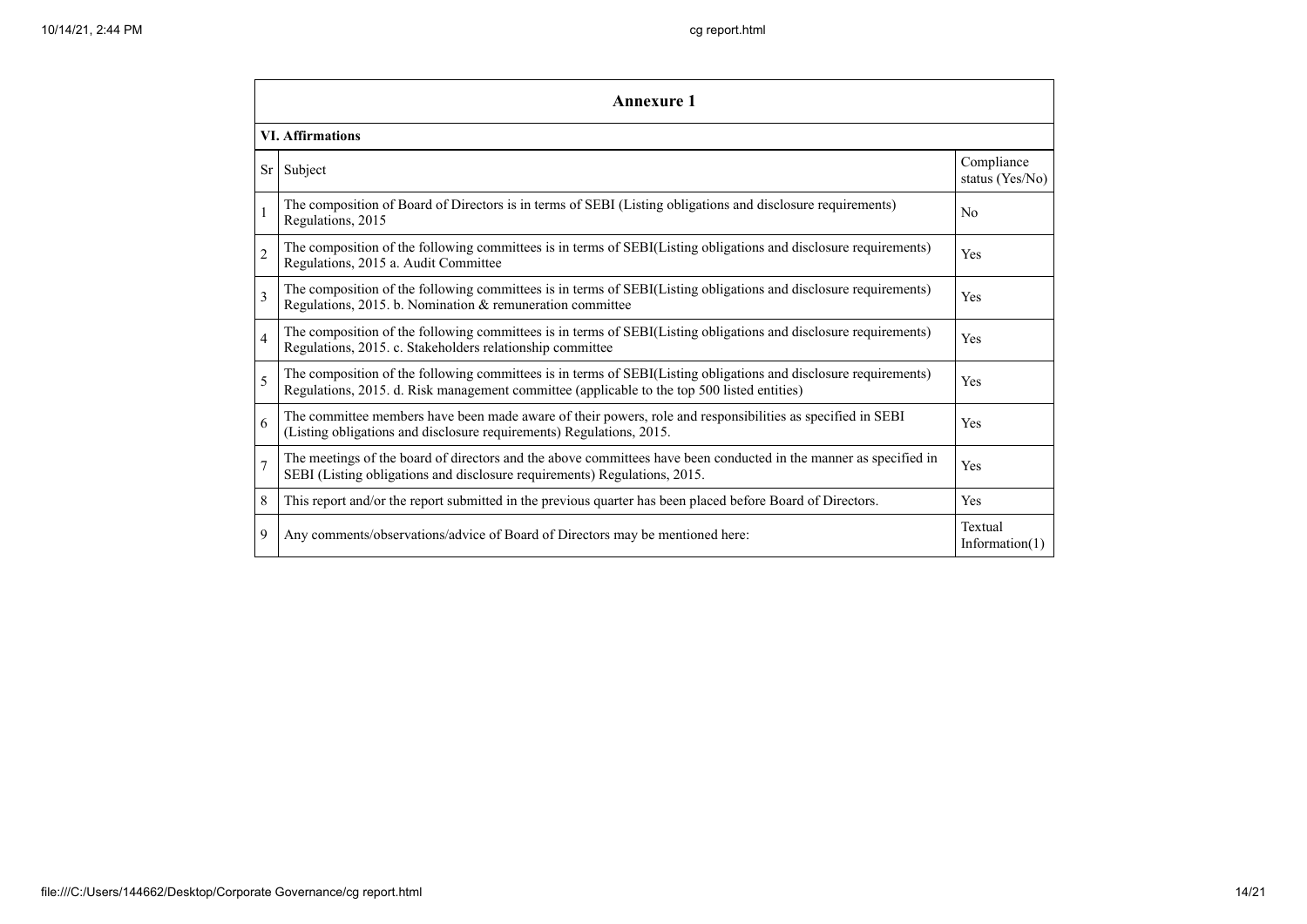| <b>Annexure 1</b> |                   |                                          |
|-------------------|-------------------|------------------------------------------|
| - Sr              | Subject           | Compliance status                        |
|                   | Name of signatory | Jai Bhagwan Sharma                       |
|                   | Designation       | Company Secretary and Compliance Officer |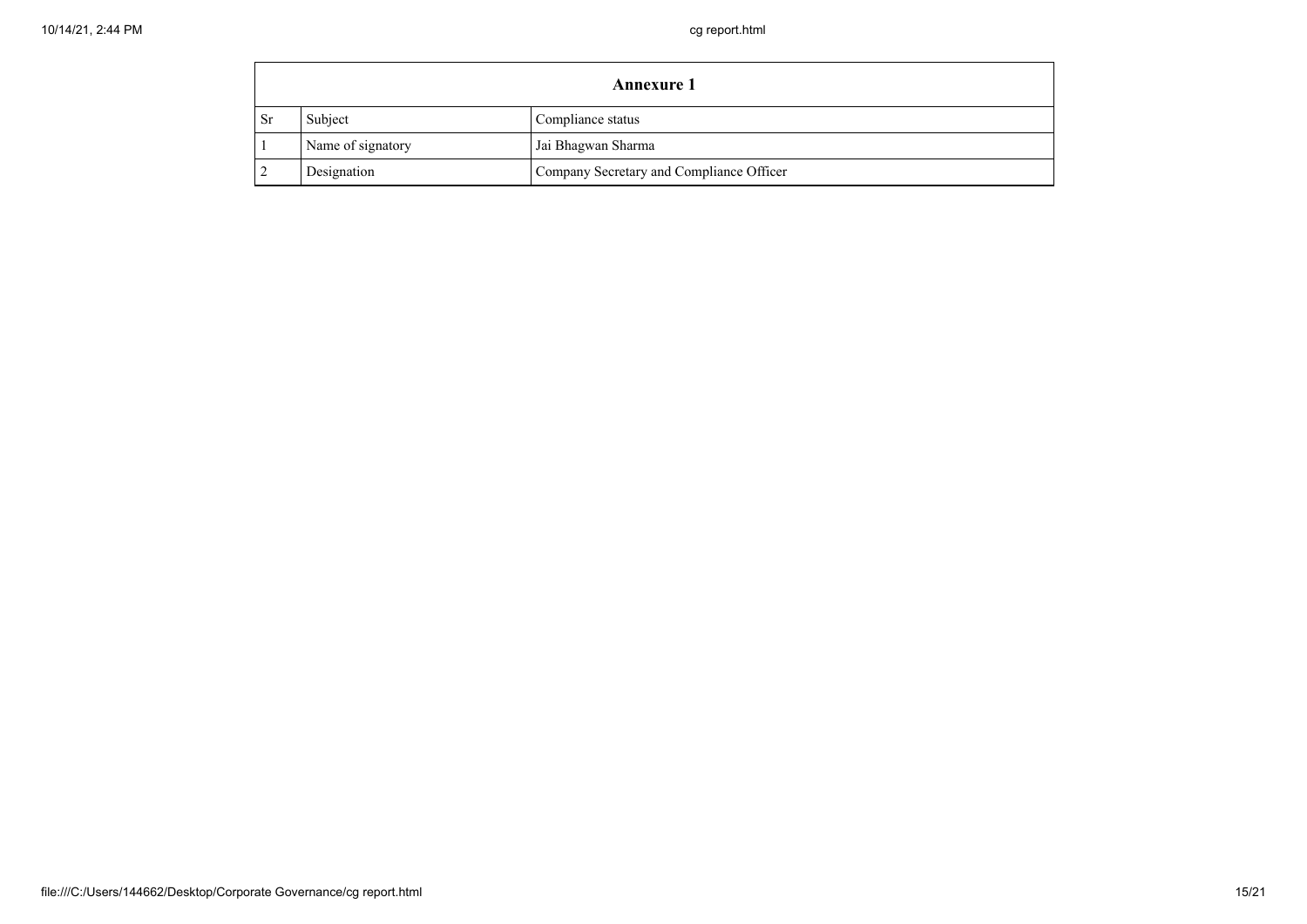| <b>Text Block</b>      |                                                                                                                                                                                                                                                                                                                                                                                                                                                                                                                                                                                                                                                                                               |  |
|------------------------|-----------------------------------------------------------------------------------------------------------------------------------------------------------------------------------------------------------------------------------------------------------------------------------------------------------------------------------------------------------------------------------------------------------------------------------------------------------------------------------------------------------------------------------------------------------------------------------------------------------------------------------------------------------------------------------------------|--|
| Textual Information(1) | The strength of the Board of Directors was 8 as on September 30, 2021, comprising of 3 Executive<br>Directors (Including Chairman), 2 Non-Executive Directors and 3 Independent Directors. RCF is not<br>able to comply with the requirement of 50% Independent Directors on its Board being Government<br>Company under the administrative control of the Ministry of Chemicals and Fertilizers, the Directors are<br>appointed by the Government. Company has been continuously following up with the Government for<br>appointment of Independent Directors and it is given to understand that the Government is in the process<br>of appointing requisite number of Independent Directors |  |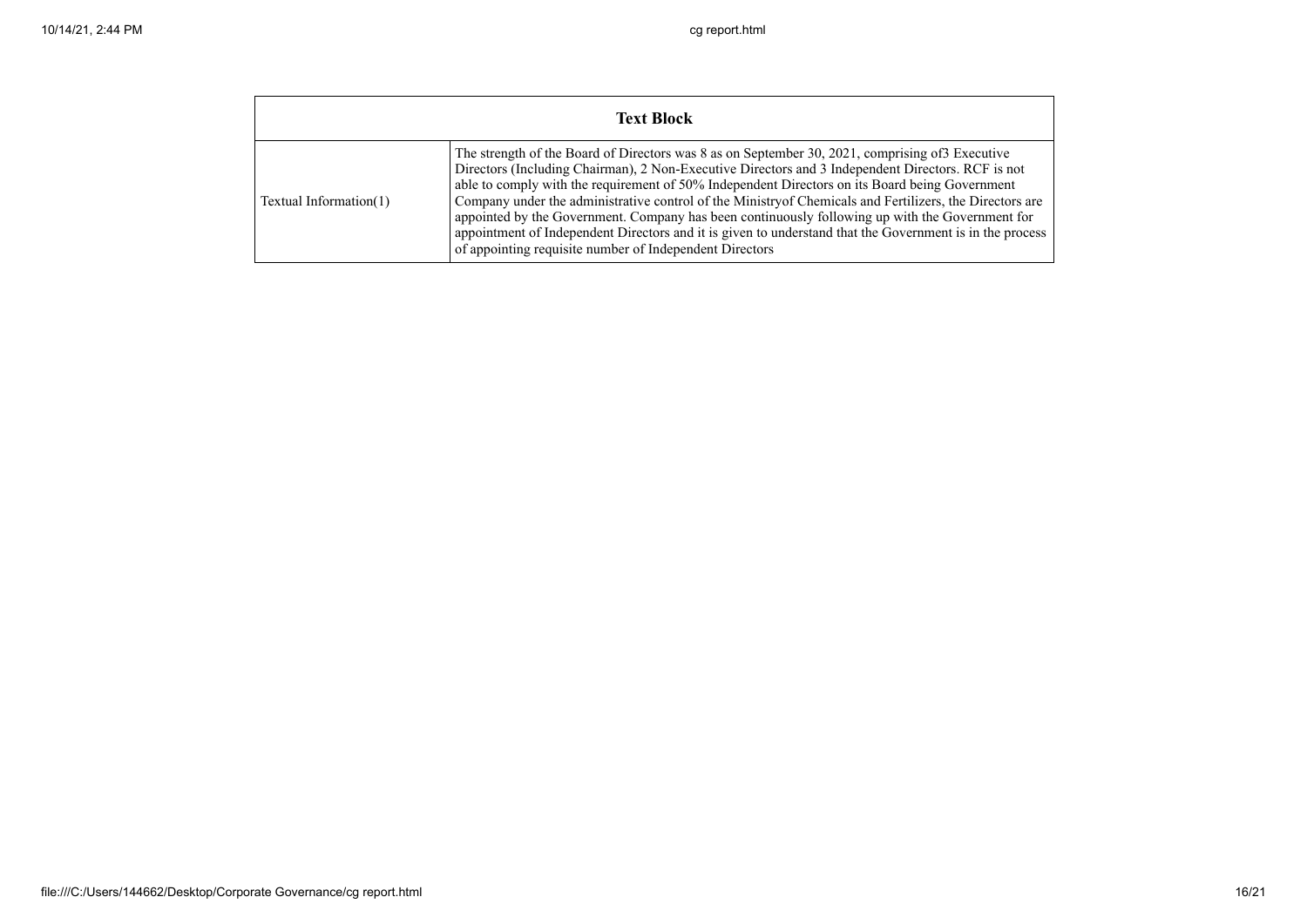|                                      | <b>Annexure III</b>                                                                                                                                                                  |                                              |                                     |                                                                      |  |  |
|--------------------------------------|--------------------------------------------------------------------------------------------------------------------------------------------------------------------------------------|----------------------------------------------|-------------------------------------|----------------------------------------------------------------------|--|--|
|                                      | <b>III.</b> Affirmations                                                                                                                                                             |                                              |                                     |                                                                      |  |  |
| <b>Sr</b>                            | Particulars                                                                                                                                                                          | Regulation<br>Number                         | Compliance<br>status<br>(Yes/No/NA) | If status is "No" details of<br>non-compliance may be<br>given here. |  |  |
|                                      | Copy of the annual report including balance sheet, profit and loss account,<br>directors report, corporate governance report, business responsibility<br>report displayed on website | 46(2)                                        | Yes                                 |                                                                      |  |  |
| $\overline{c}$                       | Presence of Chairperson of Audit Committee at the Annual General<br>Meeting                                                                                                          | 18(1)(d)                                     | Yes                                 |                                                                      |  |  |
| $\overline{3}$                       | Presence of Chairperson of the nomination and remuneration committee at<br>the annual general meeting                                                                                | 19(3)                                        | Yes                                 |                                                                      |  |  |
| $\overline{4}$                       | Presence of Chairperson of the Stakeholder Relationship committee at the<br>annual general meeting                                                                                   | 20(3)                                        | Yes                                 |                                                                      |  |  |
| 5                                    | Whether "Corporate Governance Report" disclosed in Annual Report                                                                                                                     | $34(3)$ read with<br>para C of<br>Schedule V | Yes                                 |                                                                      |  |  |
| Any other information to be provided |                                                                                                                                                                                      |                                              |                                     |                                                                      |  |  |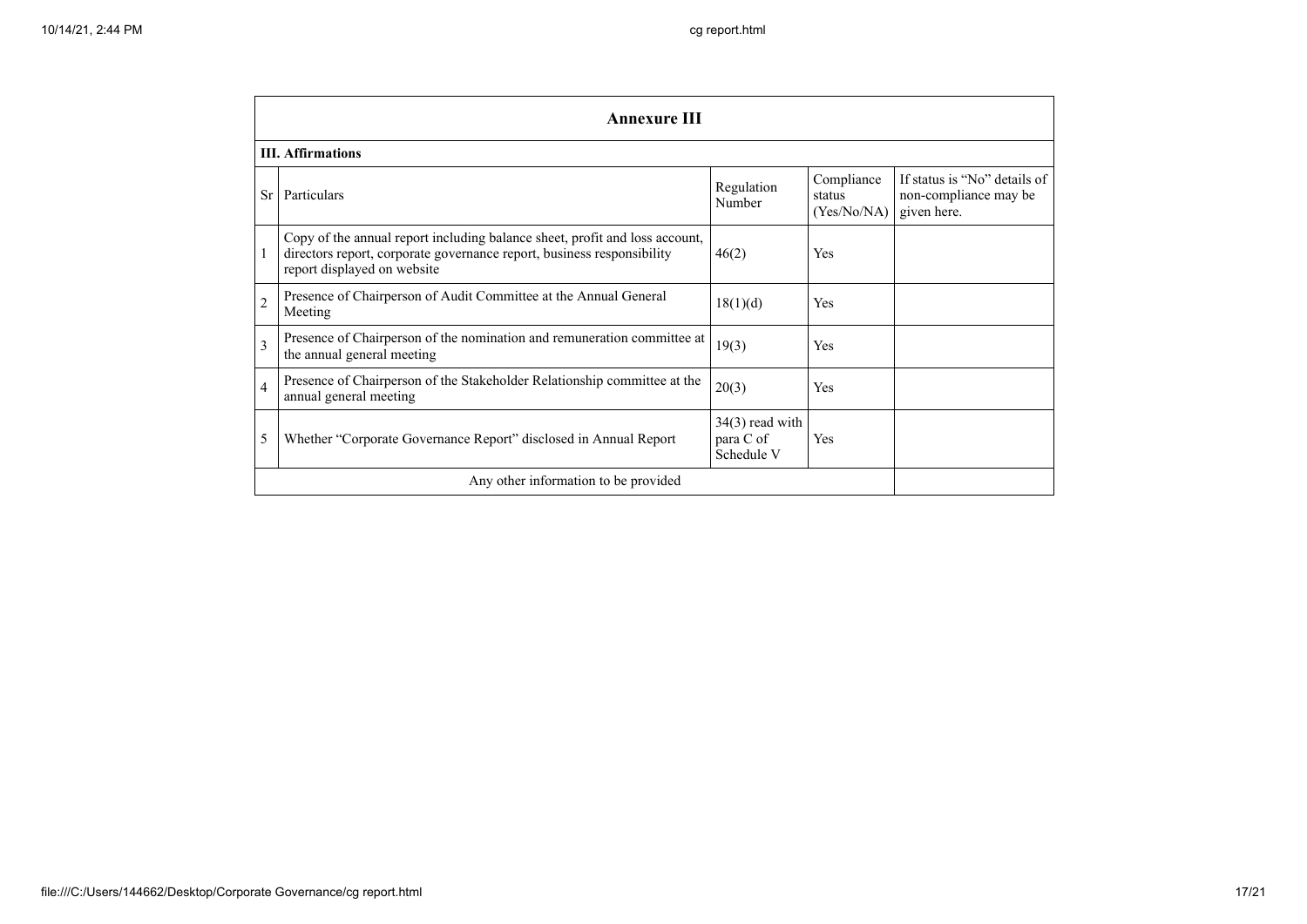| <b>Annexure III</b> |                                          |
|---------------------|------------------------------------------|
| Name of signatory   | Jai Bhagwan Sharma                       |
| Designation         | Company Secretary and Compliance Officer |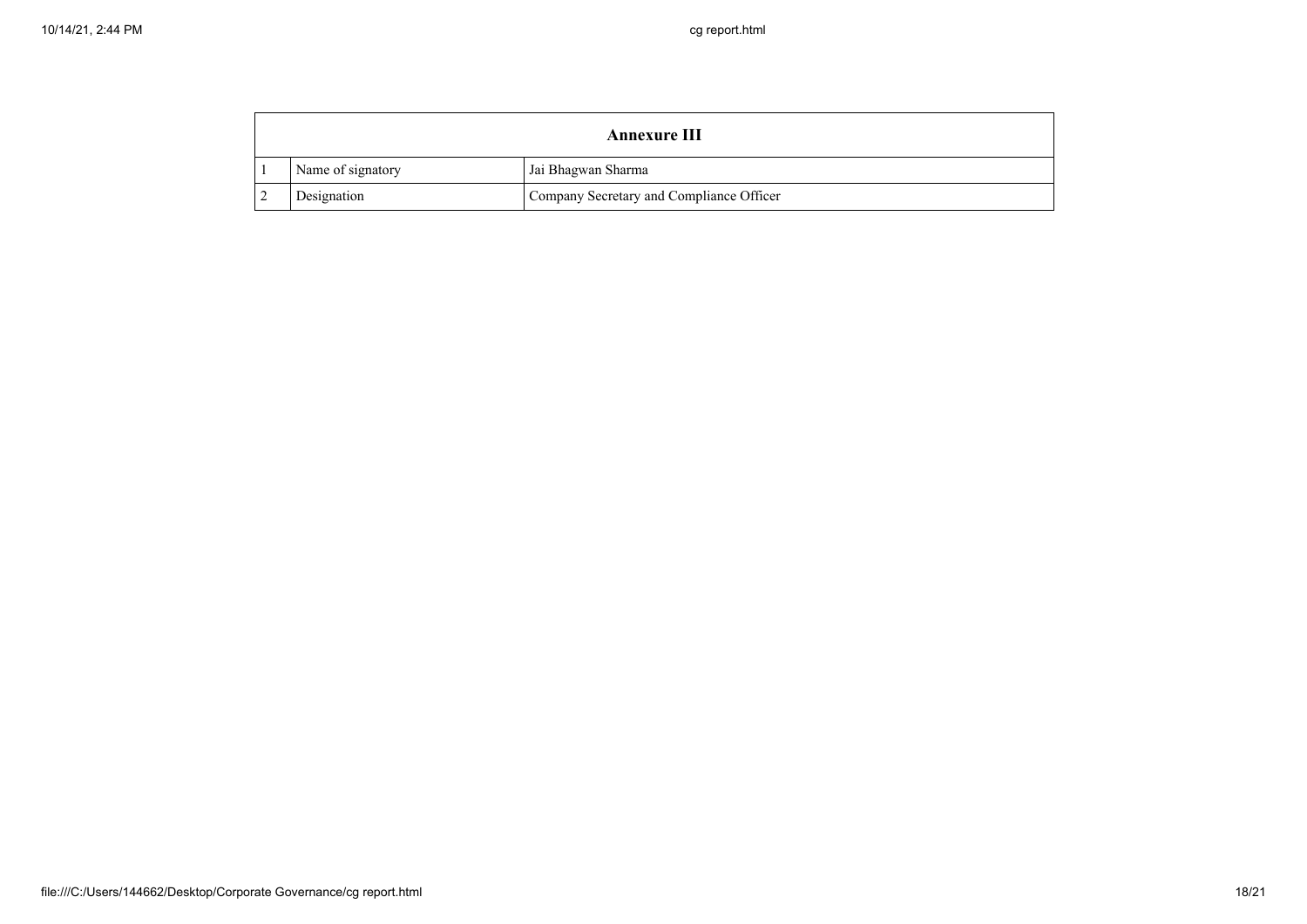| <b>Additional Half yearly Disclosure</b> |                        |  |
|------------------------------------------|------------------------|--|
| Applicability of disclosure              | Not Applicable         |  |
| Reason for Non Applicability             | Textual Information(1) |  |